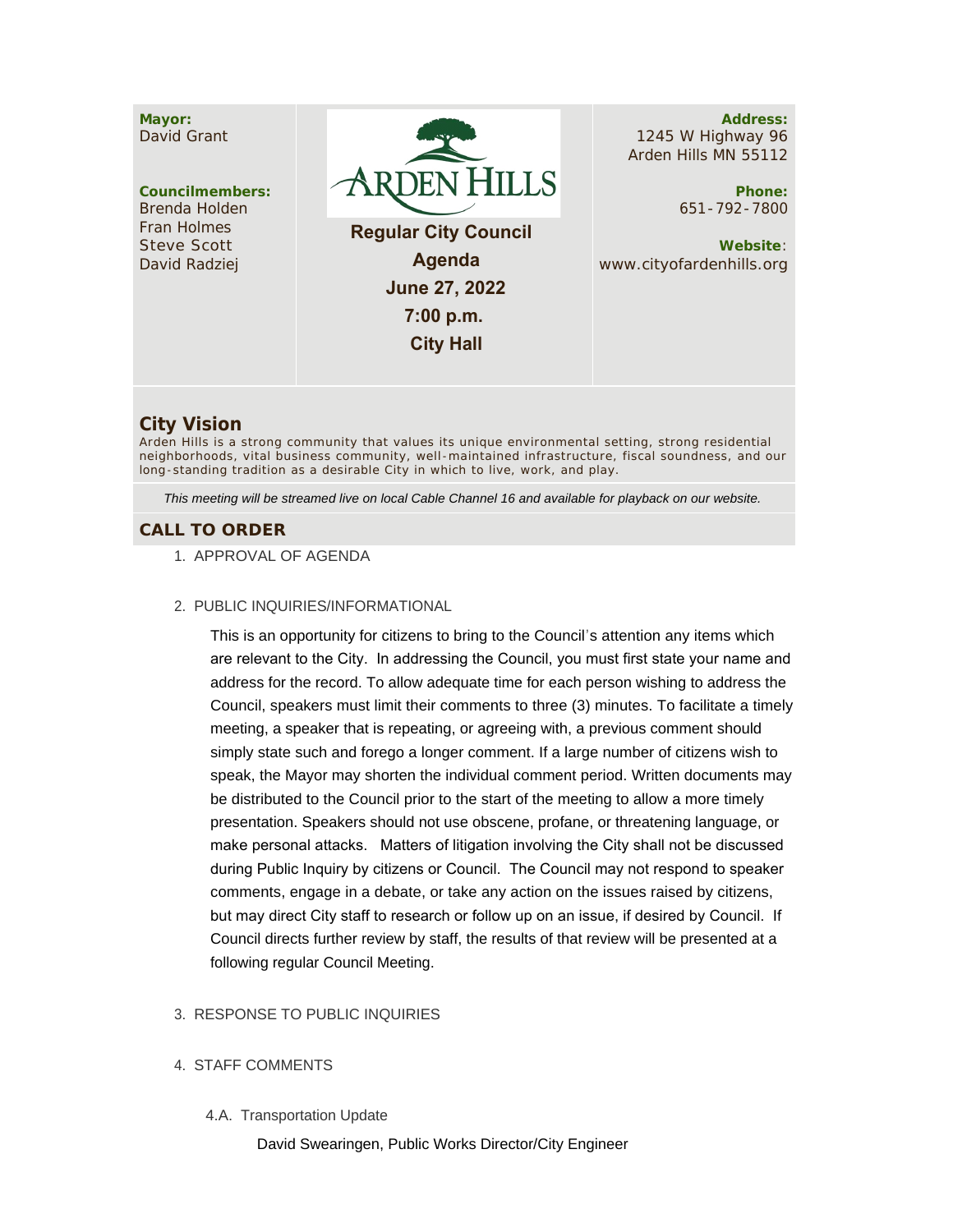Documents:

### [MEMO.PDF](https://www.cityofardenhills.org/AgendaCenter/ViewFile/Item/9034?fileID=13992)

4.B. Night To Unite Update

Julie Hanson, City Clerk

Documents:

[MEMO.PDF](https://www.cityofardenhills.org/AgendaCenter/ViewFile/Item/9035?fileID=13993) [ATTACHMENT A.PDF](https://www.cityofardenhills.org/AgendaCenter/ViewFile/Item/9035?fileID=13999)

4.C. Elections Update

Julie Hanson, City Clerk

Documents:

### [MEMO.PDF](https://www.cityofardenhills.org/AgendaCenter/ViewFile/Item/9036?fileID=13994)

- 5. APPROVAL OF MINUTES
	- 5.A. June 13, 2022 Regular City Council

Documents:

### [06-13-22-R.PDF](https://www.cityofardenhills.org/AgendaCenter/ViewFile/Item/9051?fileID=14063)

### 6. CONSENT CALENDAR

Those items listed under the Consent Calendar are considered to be routine by the City Council and will be enacted by one motion under a Consent Calendar format. There will be no separate discussion of these items, unless a Councilmember so requests, in which event, the item will be removed from the general order of business and considered separately in its normal sequence on the agenda.

6.A. Motion To Approve Claims And Payroll

Gayle Bauman, Finance Director Pang Silseth, Accounting Analyst

Documents:

# [MEMO.PDF](https://www.cityofardenhills.org/AgendaCenter/ViewFile/Item/9037?fileID=13995)

6.B. Motion To Approve Resolution 2022-035 - Charitable Gambling License Renewals For Chops, Inc., Minnesota Fastpitch And Spring Lake Park Lions

Julie Hanson, City Clerk

Documents: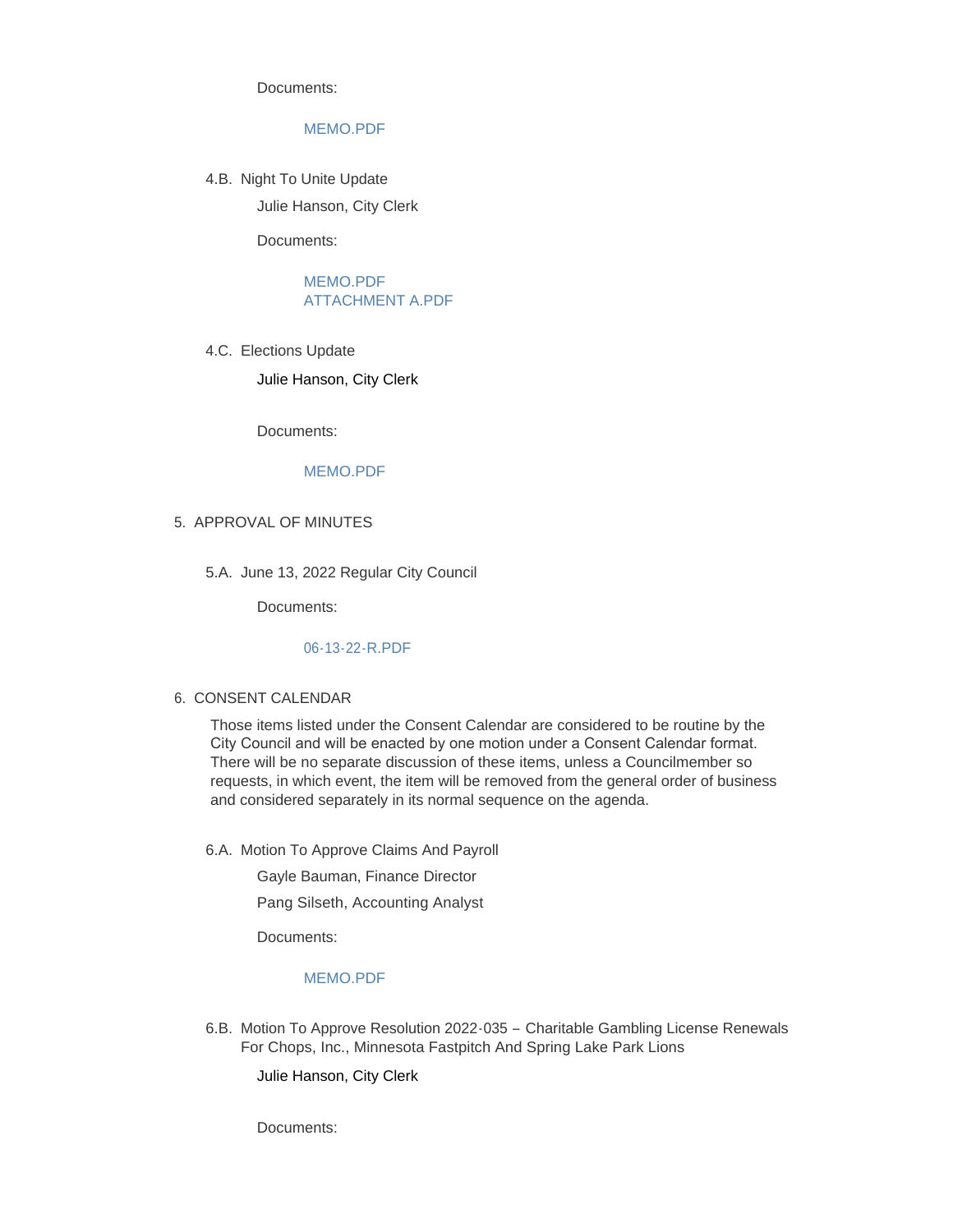# [MEMO.PDF](https://www.cityofardenhills.org/AgendaCenter/ViewFile/Item/9040?fileID=14001) [ATTACHMENT A.PDF](https://www.cityofardenhills.org/AgendaCenter/ViewFile/Item/9040?fileID=14000)

6.C. Motion To Approve Extension Of Regular Leave Without Pay For Arden Hills' Employee

Dave Perrault, City Administrator

Documents:

#### [MEMO.PDF](https://www.cityofardenhills.org/AgendaCenter/ViewFile/Item/9041?fileID=14002)

6.D. Motion To Approve 2022 Street Maintenance Program - Public Works Costs

David Swearingen, Public Works Director/City Engineer

Documents:

# [MEMO.PDF](https://www.cityofardenhills.org/AgendaCenter/ViewFile/Item/9042?fileID=14004) [ATTACHMENT A.PDF](https://www.cityofardenhills.org/AgendaCenter/ViewFile/Item/9042?fileID=14003)

6.E. Motion To Approve Public Works 2022 CIP Replacement Equipment Purchases

### David Swearingen, Public Works Director/City Engineer

Documents:

### [MEMO.PDF](https://www.cityofardenhills.org/AgendaCenter/ViewFile/Item/9043?fileID=14008) [ATTACHMENT A.PDF](https://www.cityofardenhills.org/AgendaCenter/ViewFile/Item/9043?fileID=14005) [ATTACHMENT B.PDF](https://www.cityofardenhills.org/AgendaCenter/ViewFile/Item/9043?fileID=14006) [ATTACHMENT C.PDF](https://www.cityofardenhills.org/AgendaCenter/ViewFile/Item/9043?fileID=14007)

6.F. Motion To Approve Purchase Of Shelter/Shade Structures For Perry Park - Spring Lake Park Lions Donation

David Swearingen, Public Works Director/City Engineer

Documents:

### [MEMO.PDF](https://www.cityofardenhills.org/AgendaCenter/ViewFile/Item/9047?fileID=14031) [ATTACHMENT A.PDF](https://www.cityofardenhills.org/AgendaCenter/ViewFile/Item/9047?fileID=14029) [ATTACHMENT B.PDF](https://www.cityofardenhills.org/AgendaCenter/ViewFile/Item/9047?fileID=14030)

### 7. PULLED CONSENT ITEMS

Those items that are pulled from the Consent Calendar will be removed from the general order of business and considered separately in its normal sequence on the agenda.

### 8. PUBLIC HEARINGS

8.A. City Wide Speed Limit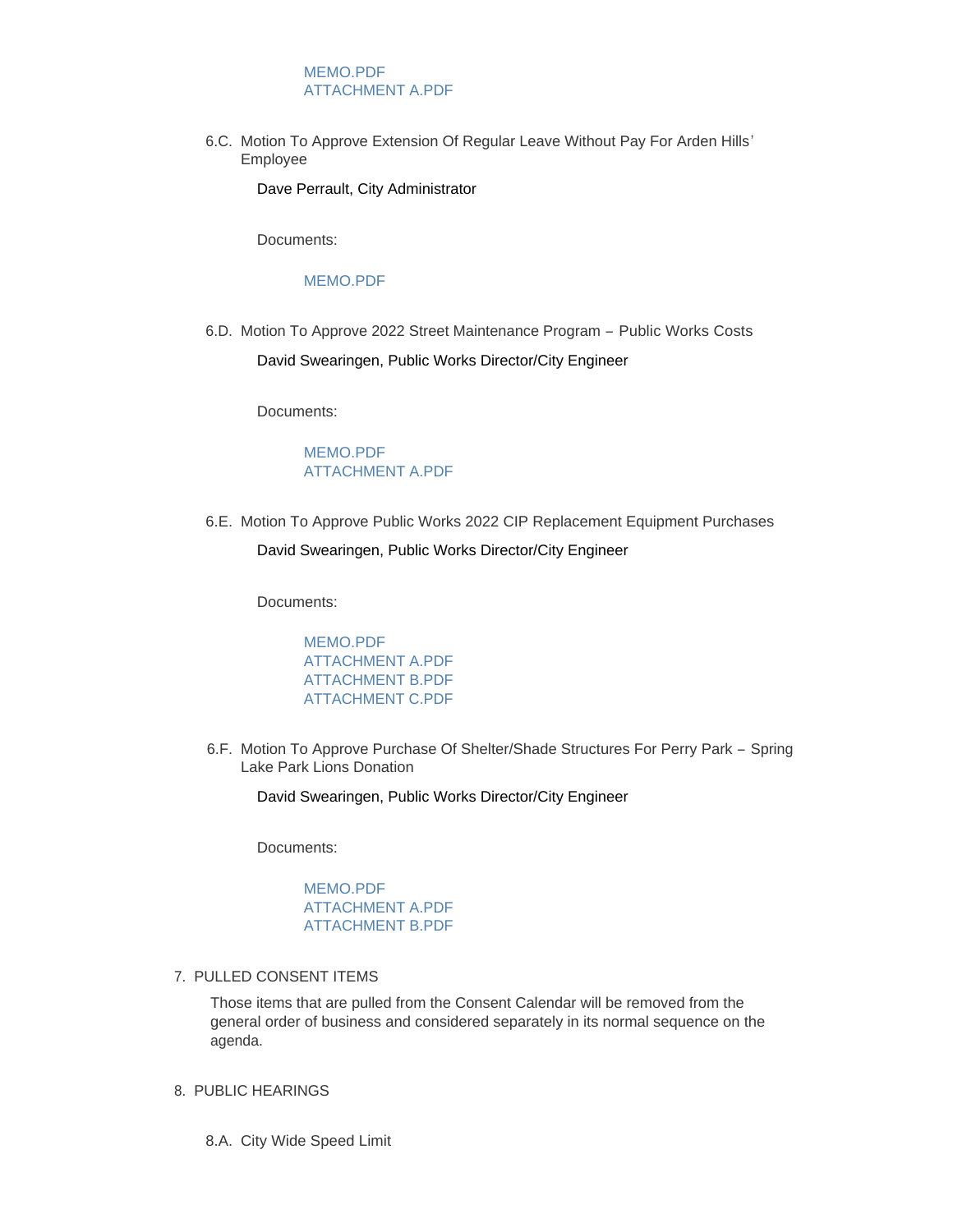John Morast, HR Green

Documents:

### [MEMO.PDF](https://www.cityofardenhills.org/AgendaCenter/ViewFile/Item/9048?fileID=14044) [ATTACHMENT A.PDF](https://www.cityofardenhills.org/AgendaCenter/ViewFile/Item/9048?fileID=14057) [ATTACHMENT B.PDF](https://www.cityofardenhills.org/AgendaCenter/ViewFile/Item/9048?fileID=14043)

8.B. Quarterly Special Assessments For Delinquent Utilities

#### Gayle Bauman, Finance Director

Documents:

### [MEMO.PDF](https://www.cityofardenhills.org/AgendaCenter/ViewFile/Item/9038?fileID=13996)

8.C. Planning Case 22-011 Amending Chapter 13 Sections 1320.085, Subd. 3, 1320.09, Subd. 3, 1320.10 Subd. 4 And 1325.04, Subd. 1.B (Drive Up Windows/Drive Lanes)

Jessica Jagoe, City Planner

Documents:

[MEMO.PDF](https://www.cityofardenhills.org/AgendaCenter/ViewFile/Item/9044?fileID=14013) [ATTACHMENT A.PDF](https://www.cityofardenhills.org/AgendaCenter/ViewFile/Item/9044?fileID=14009) [ATTACHMENT B.PDF](https://www.cityofardenhills.org/AgendaCenter/ViewFile/Item/9044?fileID=14010) [ATTACHMENT C.PDF](https://www.cityofardenhills.org/AgendaCenter/ViewFile/Item/9044?fileID=14011) [ATTACHMENT D.PDF](https://www.cityofardenhills.org/AgendaCenter/ViewFile/Item/9044?fileID=14061)

8.D. Planning Case 22-009 2040 Comprehensive Plan Amendments (1700 W Highway 96 – Trident Development)

Jessica Jagoe, City Planner

Documents:

[MEMO.PDF](https://www.cityofardenhills.org/AgendaCenter/ViewFile/Item/9049?fileID=14054) [ATTACHMENT A.PDF](https://www.cityofardenhills.org/AgendaCenter/ViewFile/Item/9049?fileID=14045) [ATTACHMENT B.PDF](https://www.cityofardenhills.org/AgendaCenter/ViewFile/Item/9049?fileID=14046) [ATTACHMENT C.PDF](https://www.cityofardenhills.org/AgendaCenter/ViewFile/Item/9049?fileID=14047) [ATTACHMENT D.PDF](https://www.cityofardenhills.org/AgendaCenter/ViewFile/Item/9049?fileID=14048) [ATTACHMENT E.PDF](https://www.cityofardenhills.org/AgendaCenter/ViewFile/Item/9049?fileID=14049) [ATTACHMENT F.PDF](https://www.cityofardenhills.org/AgendaCenter/ViewFile/Item/9049?fileID=14050) [ATTACHMENT G.PDF](https://www.cityofardenhills.org/AgendaCenter/ViewFile/Item/9049?fileID=14051) [ATTACHMENT H.PDF](https://www.cityofardenhills.org/AgendaCenter/ViewFile/Item/9049?fileID=14052) [ATTACHMENT I.PDF](https://www.cityofardenhills.org/AgendaCenter/ViewFile/Item/9049?fileID=14060)

- 9. NEW BUSINESS
	- 9.A. Resolution 2022-036 Adopting And Confirming Quarterly Special Assessments For Delinquent Utilities

Gayle Bauman, Finance Director